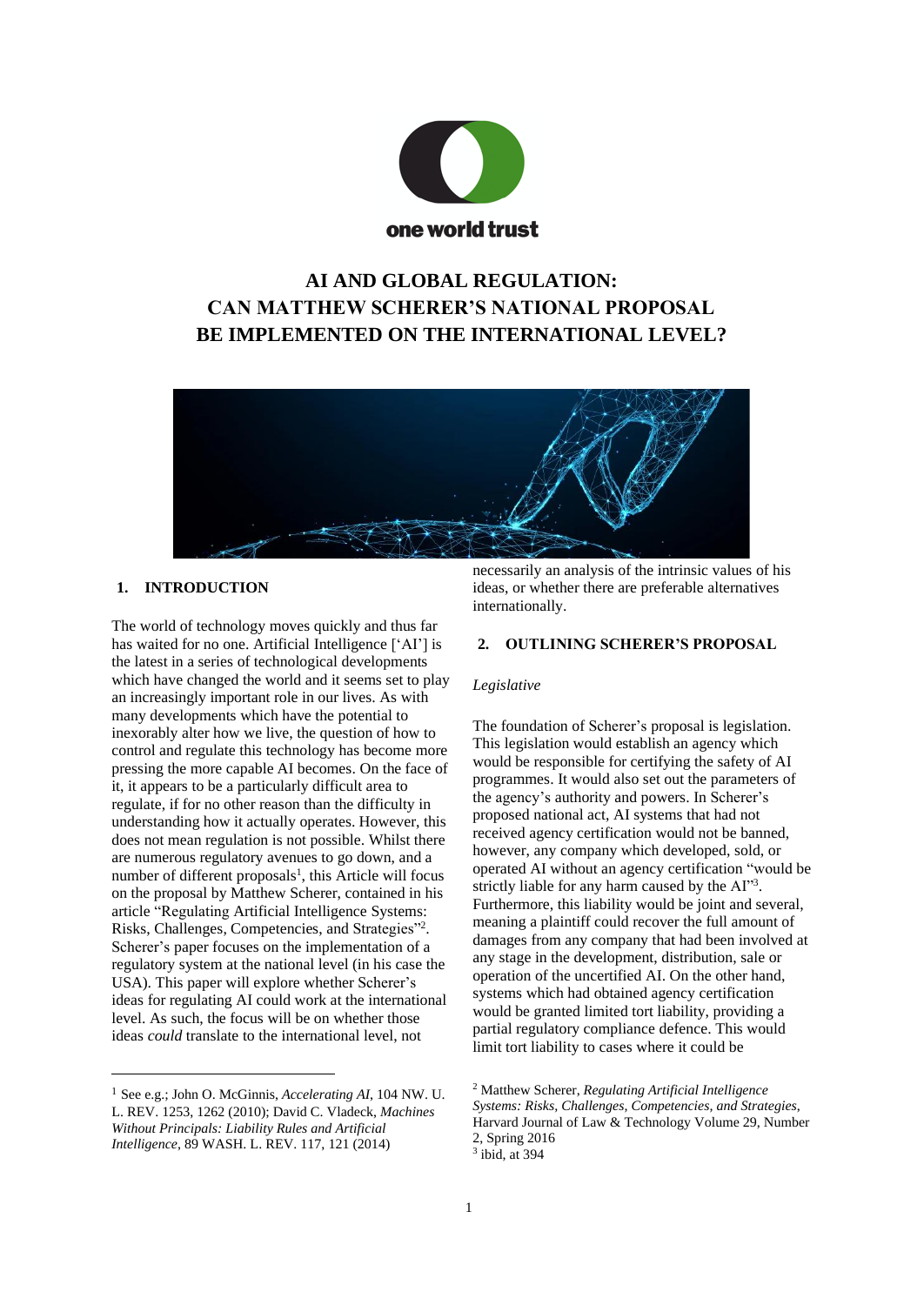established that there had been actual negligence in the design, manufacturing or operation of the system<sup>4</sup>.

Scherer's proposed bill would contain a grandfather clause, presumptively exempting programs which had been in commercial operation for 12 months before the bill's enactment; however he does recommend that the agency be granted authority to create a separate mechanism with which to review existing AI which potentially presents a risk to the public. He contends that aside from the specific rules he lays out<sup>5</sup>, the legislation would grant the agency authority to specify and clarify most of the aspects of the regulatory framework.

## *Agency*

In this section, Scherer sets out his vision for the structure and functioning of the agency which the proposed act would create. In his proposal it would have two components: policymaking and certification.

## Policymaking

The policymaking body would be tasked with defining AI<sup>6</sup>, as well as ensuring that the need for future review and potential updating of the definition was laid out. This body would also be responsible for establishing the AI certification process<sup>7</sup>. Scherer recommends that a Board of Governors ('the Board') be appointed<sup>8</sup>, subject to legislative approval. The Board would be responsible for rule making and conducting public hearings on proposed rules and amendments. They would also be responsible for publishing the substantive standards under which any application for certification would be judged.

## Certification

The primary role of agency staff would be to assess whether AI systems met the substantive standards published by the Board. The agency would have the responsibility of promulgating pre-certification testing rules, with information resulting from this testing required for any application for certification. If the testing was conducted in compliance with agency rules, it would not be subject to strict liability. Amendments to testing requirements could be fasttracked by the agency, however, these would need to be subsequently ratified.

With respect to the certification process itself, Scherer recommends that the agency have a number of powers, including to limit the scope of certification, for example allowing the AI to only be used in certain circumstances, and to fast track certification for an AI system that has been already certified safe to be used in a different context<sup>9</sup>. The agency would also disseminate rules to govern licensing and warning notice requirements for AI, for instance specifying that a designer/manufacturer would lose its liability protection if it sold its product without a licensing agreement forbidding any on-sellers from modifying the AI system. This rule would help ensure that the product that ultimately reached the end user was the same one that had received agency certification $10$ .

## *The courts*

Under Scherer's national proposal, the legislative framework would require the courts to adjudicate individual tort claims for any harm caused by an AI system, within the liability framework set out in the legislation. Part of this will entail allocating responsibility along the production line for cases involving uncertified AI. Scherer believes it is likely that parties will dispute whether the version of the AI system which is at the centre of the issue was one which had been agency certified, or that there will be a dispute regarding at what point any modifications took the AI outside of that which had received certification. He argues that in such cases, the court would undertake a pre-trial hearing to assess whether the product was a certified version of the system at the time of the harm caused, and if not, decipher at which point the product deviated from the certified version. Any modification point would then become the dividing line between defendants who enjoy limited liability, and those defendants who would be subject to strict liability.

# **3. COULD THESE IDEAS BE IMPLEMENTED ON THE INTERNATIONAL LEVEL?**

## *Legislative*

<sup>4</sup> ibid

<sup>5</sup> ibid, at 394-395

<sup>6</sup> Any definition would require legislative ratification, as this would play a major role in determining the scope of the Agency's jurisdiction, *supra* note 2, at 395

<sup>7</sup> Including establishing exemptions for AI research to allow it to be conducted in certain environments without the

researchers being subjected to strict liability, *supra* note 2, at 395

<sup>8</sup> In his national version they would be appointed by the Executive Branch, *supra* note 2, at 396

<sup>9</sup> The example Scherer provides is that of technology for autonomous road vehicles being fast-tracked for use in autonomous airplanes, *supra* note 2, at 397 <sup>10</sup> *Supra* note 2, at 397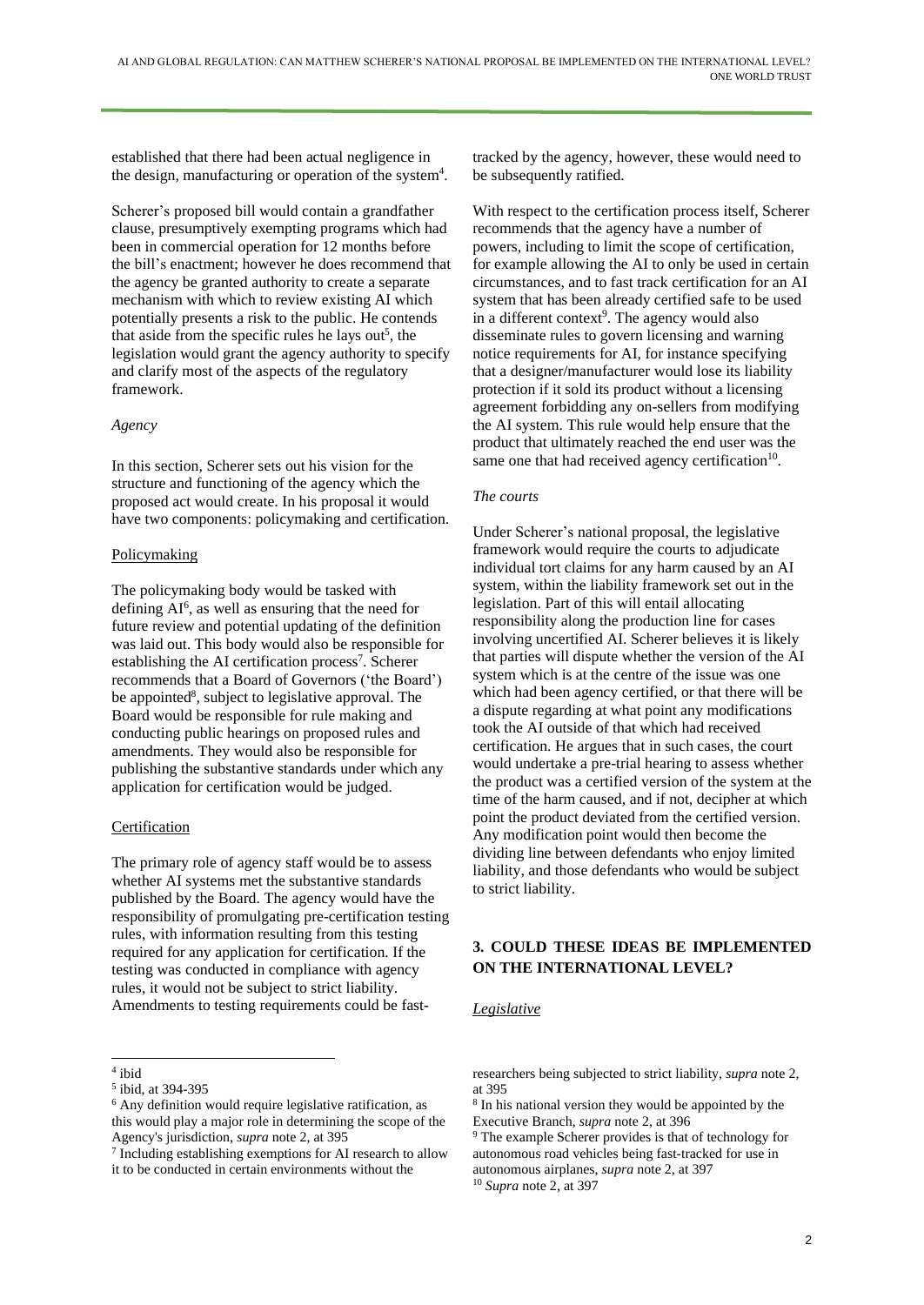It would seem that the most prudent means with which to translate the legislative pillar of Scherer's idea from the national to the international, would be by way of a treaty, often referred to as a convention. One of the main sources of international  $law<sup>11</sup>$ , treaties are a hard law instrument, meaning that the legal obligations laid down within them are binding on the States which ratify them. Any State which is a party to an international treaty must ensure that their own domestic law and practices are consistent with the requirements of that treaty<sup>12</sup>. This has the effect of bringing international rules into the national sphere.

The UN would seem to be the model to follow in this regard. Self-styled as the "world's only truly universal global organisation", it claims it has become the "foremost forum to address issues that transcend national boundaries and cannot be resolved by any one country acting alone"<sup>13</sup>. Notable international treaties which could provide useful guidance for the potential international regulation of AI include the United Nations Convention on the Law of the Sea<sup>14</sup> ('UNCLOS') and the United Nations Framework Convention on Climate Change<sup>15</sup> ('UNFCCC').

In Scherer's national proposal, the legislative act would establish an agency responsible for certifying the safety of AI systems, whilst also setting the parameters of the agency's authority and powers. A UN Convention on AI could legislate along the same lines. The Law of the Sea for example establishes the International Seabed Authority<sup>16</sup>. It also grants it the power to establish any regional centres/offices as it deems necessary for the exercise of its functions<sup>17</sup>. The Convention expressly confers powers and functions upon this Authority, as well as providing it with implicit incidental powers it needs to adequately exercise its powers and carry out its functions<sup>18</sup>. Much in the same way, Scherer's proposed legislation would grant an agency authority of its own to refine and

clarify aspects of the regulatory framework. Any AI agency could also be granted the powers to review existing AI systems which could potentially present a risk to the public; again, this will be dependent on the scope of authority the agency is granted by the convention.

The foundation of any effective AI regulation rests on agreeing a definition. It is key for any successful regulatory system to set out what it is they are actually regulating. Scherer does not propose a formal definition, but argues that any definition should be reviewed periodically by the agency, and amended if necessary to take account of any changes in the industry<sup>19</sup>. Treaties can, and frequently are amended over time, so there should be no issue with taking this approach to defining the topic.

An area which promises to be a highly contentious aspect of AI regulation is that of liability. As outlined above, Scherer's approach would be to implement a certification system, which would provide limited tort liability to successful applicants and result in their having a partial regulatory compliance defence. Any AI system which had not received agency certification however would be strictly liable for any harm that the AI caused. Whilst there can and will be many disputes over what the optimal approach to take in this regard is, there would seem to be nothing at the international level which would forbid the introduction of the liability regime outlined by Scherer.

Similarly, there is no reason why a grandfather clause of the type recommended by Scherer could not be included. The recent European Commission proposals on AI for example contain similar caveats about AI systems already on the  $market^{20}$ .

## *Agency*

<sup>11</sup> Professor Christopher Greenwood, *Sources of International Law: an introduction* (2008) available at https://legal.un.org/avl/pdf/ls/greenwood\_outline.pdf, at 2 <sup>12</sup> United Nations, Department of Economic and Social Affairs, Handbook for Parliamentarians on the Convention not the Rights of Persons with Disabilities, Chapter five: National legislation and the Convention - Incorporating the Convention into domestic law, available at https://www.un.org/development/desa/disabilities/resources/ handbook-for-parliamentarians-on-the-convention-on-therights-of-persons-with-disabilities/chapter-five-nationallegislation-and-the-convention.html

<sup>&</sup>lt;sup>13</sup> Website of the United Nations, available at https://www.un.org/en/

<sup>14</sup> United Nations Convention on the Law of the Sea, Dec. 10, 1982, 1833 U.N.T.S. 397.; see also; Paul Nemitz, *Fundamentals of International Law: AI and Digita*l, Remaking the World – Toward and Age of Enlightenment*,* Boston Global Forum

<sup>15</sup> United Nations Framework Convention on Climate Change, May 9, 1992, S. Treaty Doc No. 102-38, 1771 U.N.T.S. 107.; see also; Robert Whitfield,et al, *Effective, Timely and Global – The Urgent Need for Good Global Governance of AI (*2020)*,* available at [https://www.wfm](https://www.wfm-igp.org/publication/effective-timely-and-global-the-urgent-need-for-good-global-governance-of-ai/)[igp.org/publication/effective-timely-and-global-the-urgent](https://www.wfm-igp.org/publication/effective-timely-and-global-the-urgent-need-for-good-global-governance-of-ai/)[need-for-good-global-governance-of-ai/](https://www.wfm-igp.org/publication/effective-timely-and-global-the-urgent-need-for-good-global-governance-of-ai/)

<sup>16</sup> *Supra* note 14, Section 4, Article 156

<sup>17</sup> *Supra* note 14, Article 156(5)

<sup>18</sup> *Supra* note 14, Article 157(2)

<sup>19</sup> *Supra* note 2, at 396

<sup>20</sup> Proposal for a Regulation of the European Parliament and of The Council Laying Down Harmonised Rules on Artificial Intelligence (Artificial Intelligence Act) and Amending Certain Union Legislative Acts, COM/2021/206 final; [https://eur-lex.europa.eu/legal-](https://eur-lex.europa.eu/legal-content/EN/TXT/?uri=CELEX%253A52021PC0206)

[content/EN/TXT/?uri=CELEX%3A52021PC0206,](https://eur-lex.europa.eu/legal-content/EN/TXT/?uri=CELEX%253A52021PC0206) Article 83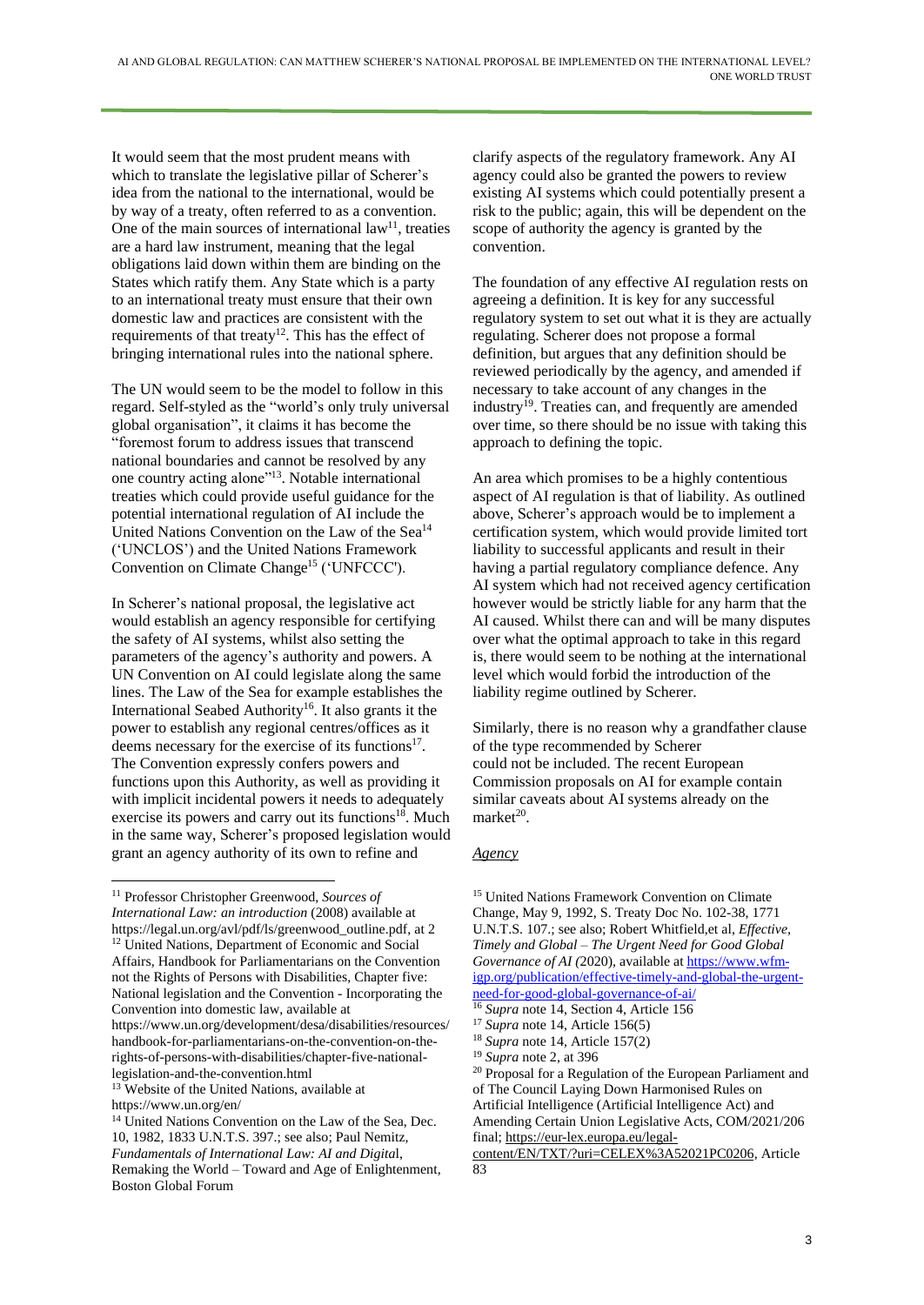Scherer envisages his national agency to have two components, policymaking and certification. This structure, and how it is intended to function, is something that can be replicated on the international level. One option to follow would be for any treaty to create a UN Specialised Agency which deals directly with AI issues. A specialised agency would operate under the umbrella of the UN, but they would be autonomous, with their own governing body, procedural rules and membership<sup>21</sup>. These agencies can play a policy and standard setting role. If we look at, for example, the International Civil Aviation Organisation ('ICAO'), this UN Specialised Agency helps shape the principles of international air transport policy and standardisation<sup>22</sup>. The ICAO Council for example adopts standards and recommended practices concerning various aspects of air travel<sup>23</sup>, which is the type of policymaking influence that Scherer advocates his agency should have.

The benefit of conducting this thought experiment with Scherer's work, is that multiple options can be looked at, but there is no need to necessarily fully replicate an existing structure. Rather, multiple ideas can be considered and supplement one another. For example, as alluded to above, Section 4 of the UNCLOS outlines the establishment and structure of the International Seabed Authority<sup>24</sup>. This offers another potential avenue for replicating Scherer's idea of an agency which regulates the certification of AI, for many of the reasons discussed above. To add to this, and better replicate Scherer's ideas about how an agency should be set up, we can use something like this as a framework, and then take the idea of for example The European Commission proposals on AI, which advocate that a governance system be set up at both the Union and national level. Much like Scherer, this proposal establishes an AI Board ('the Board'); in Scherer's proposal this is populated by persons appointed by the Executive Branch, whilst in the European proposal, it is composed of representatives from Member States and the European Commission. Even though both proposals envisage slightly different approaches that the Board should take, they both see the Board as playing a role in implementing

<sup>22</sup> International Civil Aviation Organisation Website, 'About ICAO', available at https://www.icao.int/about-

the regulations. There is no reason therefore that any Board could not be more closely aligned to Scherer's view of how it should function, rather than how the European Commission envisages it to function<sup>25</sup>.

One area in the European Proposal which could assist in the effective implementation of Scherer's ideas on the international level is found in Article 59 - which provides that "national competent authorities shall be established/designated by each Member State for the purpose of ensuring the application and implementation of this Regulation"<sup>26</sup>. It would make sense for there to be a two-tier approach to global regulation, that is, an overarching international regulatory agency, supported by national agencies who would supervise the application and implementation of the regulations at the national level. This aspect of the agency would fulfil the certification role envisaged by Scherer.

Indeed, the advantage of this would be that if there was harmony with standards amongst UN Member States, gaining adequate accreditation in one country under the rules of the Convention could and perhaps should result in accreditation across all Member State countries. This would possibly allay some fears about the difficulties of global bureaucracy and help ensure that AI certification could be an expeditious process.

As to the question of whether such a set up would unduly impact on a State's national sovereignty, some argue that international organisations operating at the regional level do not necessarily threaten the current conception of Statehood. De Brabandere argues that as long as the international organisations are seen to derive legitimacy from the powers that member States have conferred to them, and they exercise their powers in conformity with those granted to them, the position of States can be reinforced, rather than weakened<sup>27</sup>. As discussed above, these agencies would be created by legislation (in the form of a treaty), which would set the parameters of their power. The act of acceding to such a treaty would indicate a particular State's endorsement of such a structure. This act would be both an exercise of the

<sup>&</sup>lt;sup>21</sup> Georgetown Law Library, United Nations Research Guide, available at,

https://guides.ll.georgetown.edu/c.php?g=365747&p=71418 51

icao/Pages/default.aspx

<sup>23</sup> International Civil Aviation Organisation Website,

<sup>&#</sup>x27;SARPs - Standards and Recommended Practices', available at

https://www.icao.int/safety/safetymanagement/pages/sarps.a spx

<sup>24</sup> *Supra* note 14, Article 156(1)

<sup>&</sup>lt;sup>25</sup> Scherer's views on the responsibilities of the Board outlined in the 'Policymaking' paragraph, at page 2, above <sup>26</sup> *Supra* note 20, Article 59

*<sup>27</sup>* Dr. Eric De Brabandere, *The Impact of*

*<sup>&#</sup>x27;Supranationalism' on State Sovereignty from the*

*Perspective of the Legitimacy of International*

*Organisations*, Statehood and Self-Determination:

Reconciling Tradition and modernity in International law, Duncan French, ed., Cambridge: Cambridge University Press (2013)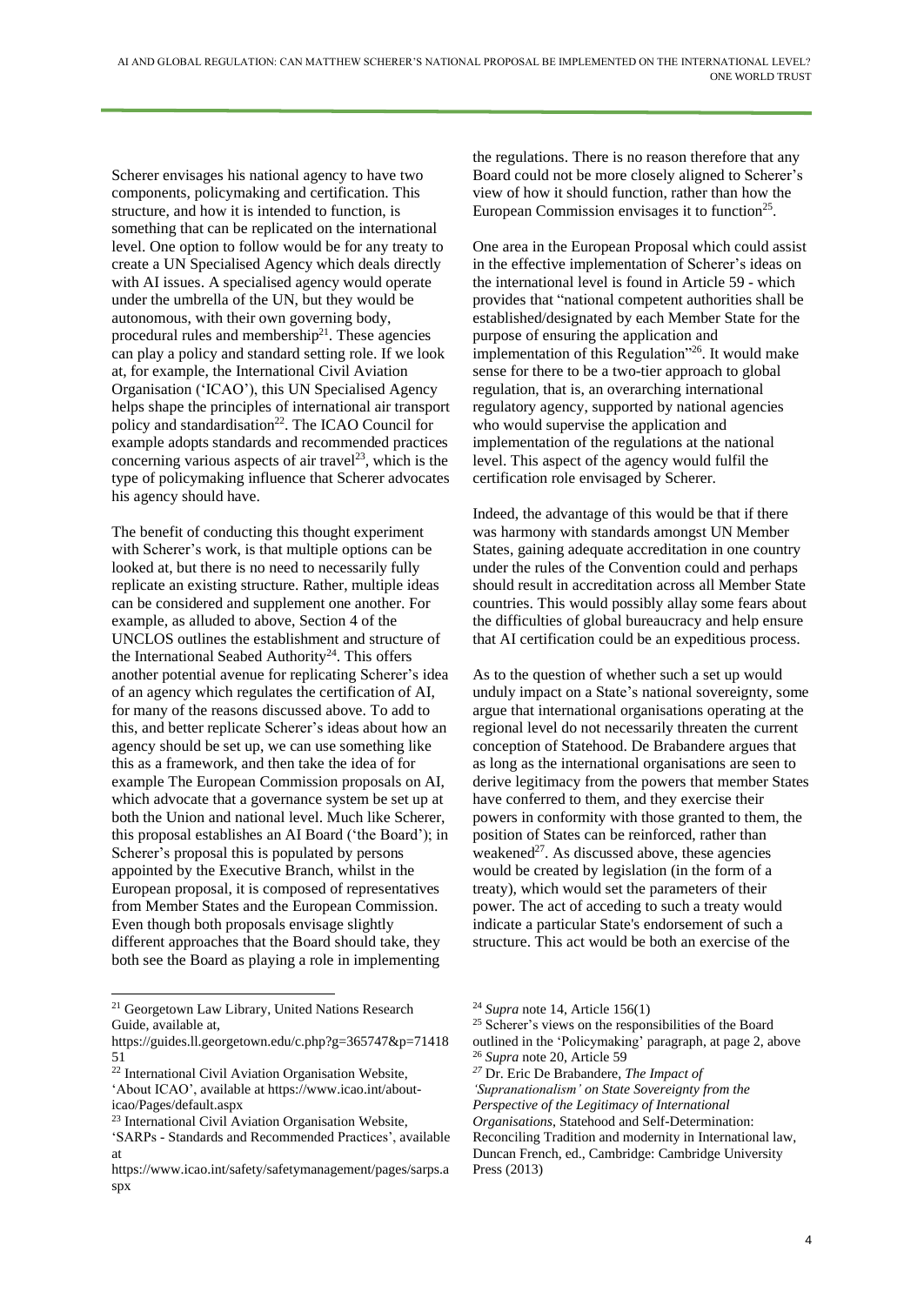State's sovereignty and simultaneously a conferral of legitimacy on the agency.

## *The courts*

Under Scherer's national proposal, the legislative framework would require the courts to adjudicate individual tort claims for any harm caused by the AI system in question, as set out by the legislative framework. This will also involve adjudicating on questions of responsibility along the production line for cases which involve uncertified AI. Legal systems and indeed individual countries can and will approach questions of tort law differently, however, it is mostly concerned with imposing liability and awarding damages for wrongful acts or an infringement of rights. For example, in the US the purpose of the system is "to deter people and companies from injuring others, and to compensate injured parties"<sup>28</sup>, in the UK "tort law is concerned with civil wrongs"<sup>29</sup> and both the imposition of liability and remedies for the wrongs suffered.

This seems to be the most difficult part of Scherer's proposal to translate to the international level, mainly because generally tort focuses on wrongs done by individuals to individuals, or by, for example, companies to individuals. International law however tends to focus on the interaction between Nation States or between States and their citizens. The key question in this regards is how an international agreement ratified by States, that is, a treaty, would become binding on companies or private persons. The U.N. Human Rights Council ('UNHRC') has made an attempt to introduce such a mechanism, establishing an open-ended working group in 2014 to develop "an international legally binding instrument to regulate, in international human rights law, the activities of transnational corporations and other business enterprises"<sup>30</sup>. This proposed treaty would hold corporations directly liable under international law for violating human rights<sup>31</sup>.

There are already criticisms of the UNHRC proposals, with questions still abounding as to how such an aim would be achieved as a matter of law, whether corporations would be expected to become signatories to the treaty, or if somehow the treaty would automatically bind corporations which fell within its scope<sup>32</sup>. There has for example already been a rejection of proposals to extend the jurisdiction of the International Criminal Court to legal persons at the Rome Conference<sup>33</sup>. A detailed analysis of whether such a proposal would be possible under international law is beyond the scope of this article, and whilst it may eventually prove to be an insurmountable hurdle, the fact that the idea has been floated means that it is worth considering how such an idea, if successfully passed, could be applied to AI regulation.

The most recent iteration of these proposals, which take the form of a revised third draft issued by the Office of the United Nations High Commissioner for Human Rights ('UNHCHR') (hereafter 'the third draft'), states that the proposed legally binding instrument would apply to all business activities<sup>34</sup> and provides that "States Parties shall regulate effectively the activities of all business enterprises within their territory, jurisdiction, or otherwise under their control, including transnational corporations"<sup>35</sup>. There are potential difficulties here, as even though a proposed agency could be brought into being via State passed legislation, Scherer envisages the agency running as an "independent administrative entity"<sup>36</sup>. The third draft further recommends that States Parties shall take all appropriate legal and policy measures to ensure that the aforementioned business enterprises "respect internationally recognised human rights and prevent and mitigate human rights abuses throughout their business activities and relationships"<sup>37</sup>. It would likely be unfeasible to grant any agency operating in an independent capacity anywhere near this level of power, and if the State were to take the lead regulatory role themselves, then we have strayed away from a key component of Scherer's proposals.

<https://www.journals.uchicago.edu/doi/full/10.1086/699935> <sup>29</sup> British Institute of International and Comparative Law, *Introduction to English Tort Law*, available at

[https://www.biicl.org/files/763\\_introduction\\_to\\_english\\_tort](https://www.biicl.org/files/763_introduction_to_english_tort_law.pdf) law.pdf, at 1

<sup>28</sup> Ajay Agrawal, Joshua Gans & Avi Goldfarb, *Economic Policy for Artificial Intelligence*, NBER Working Paper No. 24690. Cambridge, MA: National Bureau of Economic Research (2018), available at

<sup>&</sup>lt;sup>30</sup> United Nations General Assembly (UNGA) Elaboration of an international legally binding instrument on transnational corporations and other business enterprises with respect to human rights (2014) UN Doc A/HRC/RES/26/9

 $31$  ibid

<sup>32</sup> Hogan Lovells, *A binding treaty on business and human rights? Still a way to* go, available at,

https://www.hlregulation.com/2017/11/02/a-binding-treatyon-business-and-human-rights-still-a-way-to-go/ <sup>33</sup> ibid

<sup>34</sup> Office of the United Nations High Commissioner for Human Rights (UNHCHR), Legally binding instrument to regulate, in international human rights law, the activities of transnational corporations and other business enterprises (2021), available at

https://www.ohchr.org/Documents/HRBodies/HRCouncil/ WGTransCorp/Session6/LBI3rdDRAFT.pdf, at Article 3.1 <sup>35</sup> ibid, at Article 6.1

<sup>36</sup> Supra note 2, at 396

<sup>&</sup>lt;sup>37</sup> Supra note 34, at Article 6.2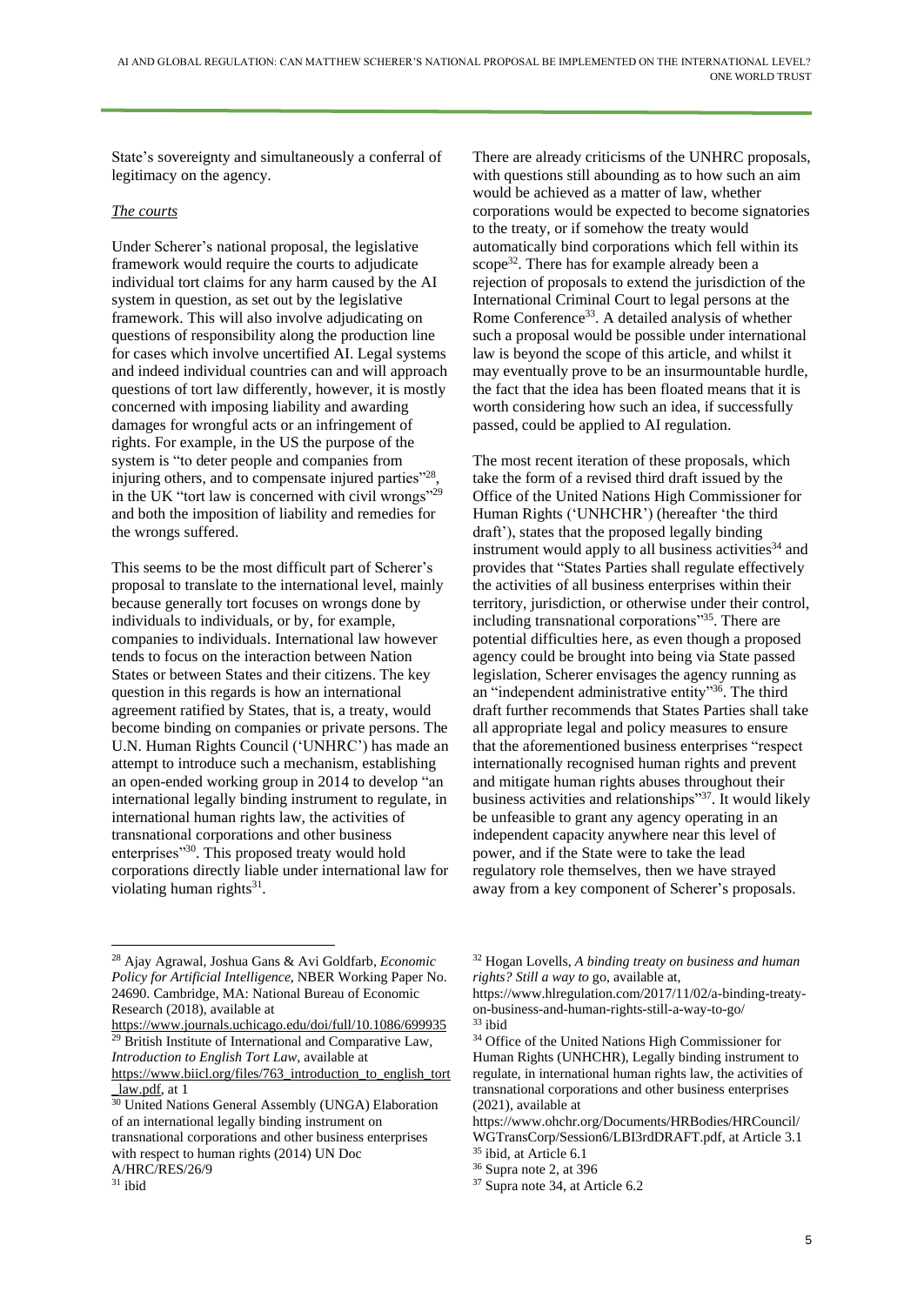It is still worth looking at the rest of the the third draft, and indeed other current conventions to see what other potentially useful ideas or proposals could come into play in the AI regulatory space. The third draft for example does provide for access to remedies. The States Parties would provide their courts and State-based non-judicial mechanisms to enable victims to have access to remedy and justice $38$ . It also addresses questions of legal liability, stating that States Parties must ensure their domestic law provides for "a comprehensive and adequate system of legal liability of legal and natural persons conducting business activities within their territory"<sup>39</sup>. This proposal is in line with Scherer, in that he too suggests that a system of legal liability be passed in domestic law, the remaining issue being that of applying it to legal and natural persons, which as mentioned above, is unresolved and likely to be a controversial topic.

## **Jurisdiction**

The ease with which AI can permeate national borders can lead to some difficult issues of jurisdiction. The UNHRC proposals do address this issue ,with Article 9 stating that jurisdiction shall vest in the courts of the State where:

- (a) The incident occurred and/or produced effects; or
- (b) An act or omission contributing to the incident occurred; or
- (c) The legal/natural persons alleged to have committed an act or omission causing or contributing to such an incident in the context of business activities, including those of a transnational character are domiciled; or
- (d) The victim is a national of or is domiciled in that State.

## Resolution of disputes

The UNFCCC and UNCLOS can provide ideas for how to approach the question of resolving disputes arising from tort claims. Both treaties include articles which provide for the settlement of disputes<sup>40</sup>. Arguably UNCLOS provides a better framework for transposing Scherer's tort liability conceptions to the international level. Section 5 of UNCLOS outlines the settlement of disputes and advisory opinions, establishing the Seabed Disputes Chamber<sup>41</sup> and setting its jurisdiction<sup>42</sup>. This potentially is very

- <sup>40</sup> In the case of the UNFCCC, Article 14, *supra* note 15; and for the UNCLOS, Article 186, *supra* note 14
- <sup>41</sup> *Supra* note 14, at Article 186
- <sup>42</sup> ibid, at Article 187

important, as it outlines the different types of disputes that the Chamber has jurisdiction over, including who is involved (i.e. in this case States Parties) and the disputes it covers (for example acts or omissions which directly affect the legitimate interests of a party<sup>43</sup>). In any proposed AI regulation, this general framework could be followed, with the provisions tailored to provide for the settlement of disputes involving individuals and companies. This could help ensure that a framework could be built that would allow for the provision of remedies to wronged parties under Scherer's liability framework. This of course would be dependent on the treaty being applicable to companies, which as discussed above, is far from certain.

Article 287 of UNCLOS provides for a State to have a choice of procedure for the settlement of disputes concerning the interpretation or application of the Convention. Four options are given;

- (a) The Seabed Disputes Chamber of the International Tribunal for the Law of the Sea
- (b) The International Court of Justice
- (c) An arbitral tribunal<sup>44</sup>
- (d) A special arbitral tribunal for a number of particular cases which are specified in a separate Anne $x^{45}$ .

The Convention stipulates the location of the seat of the arbitral tribunal<sup>46</sup>, which is something any AI convention can easily replicate. Furthermore, Article  $188(2)(c)$  outlines that "in the absence of a provision in the contract on the arbitration procedure to be applied in the dispute, the arbitration shall be conducted in accordance with the UNCITRAL Arbitration Rules or such other arbitration rules as may be proscribed in the rules, regulations and procedures of the Authority, unless the parties to the dispute otherwise agree"<sup>47</sup>. This should cover any disputes surrounding the rules under which the arbitration should be conducted and so provide a strong framework that would ensure worldwide accountability for AI systems which caused harm.

Any court/tribunal under this section would also have the ability, in consultation with the parties, to select a number of scientific or technical experts to assist the court/tribunal, in a non-voting capacity<sup>48</sup>. The inclusion of a clause such as this would be extremely helpful for an area as complicated as AI. All decisions

- <sup>46</sup> ibid, in this case Hamburg, Annex VI, Article 1(2)
- $47$  ibid, at Article 188(2)(c)

<sup>38</sup> ibid, at Article 7.1

<sup>&</sup>lt;sup>39</sup> ibid, at Article 8.1

 $43$  ibid, at Article 187(c)(ii)

<sup>44</sup> *Supra* note 14, constituted in accordance with Annex VII, which sets out the parameters of the Arbitration

<sup>45</sup> ibid, see Annex VIII

<sup>48</sup> ibid, at Article 289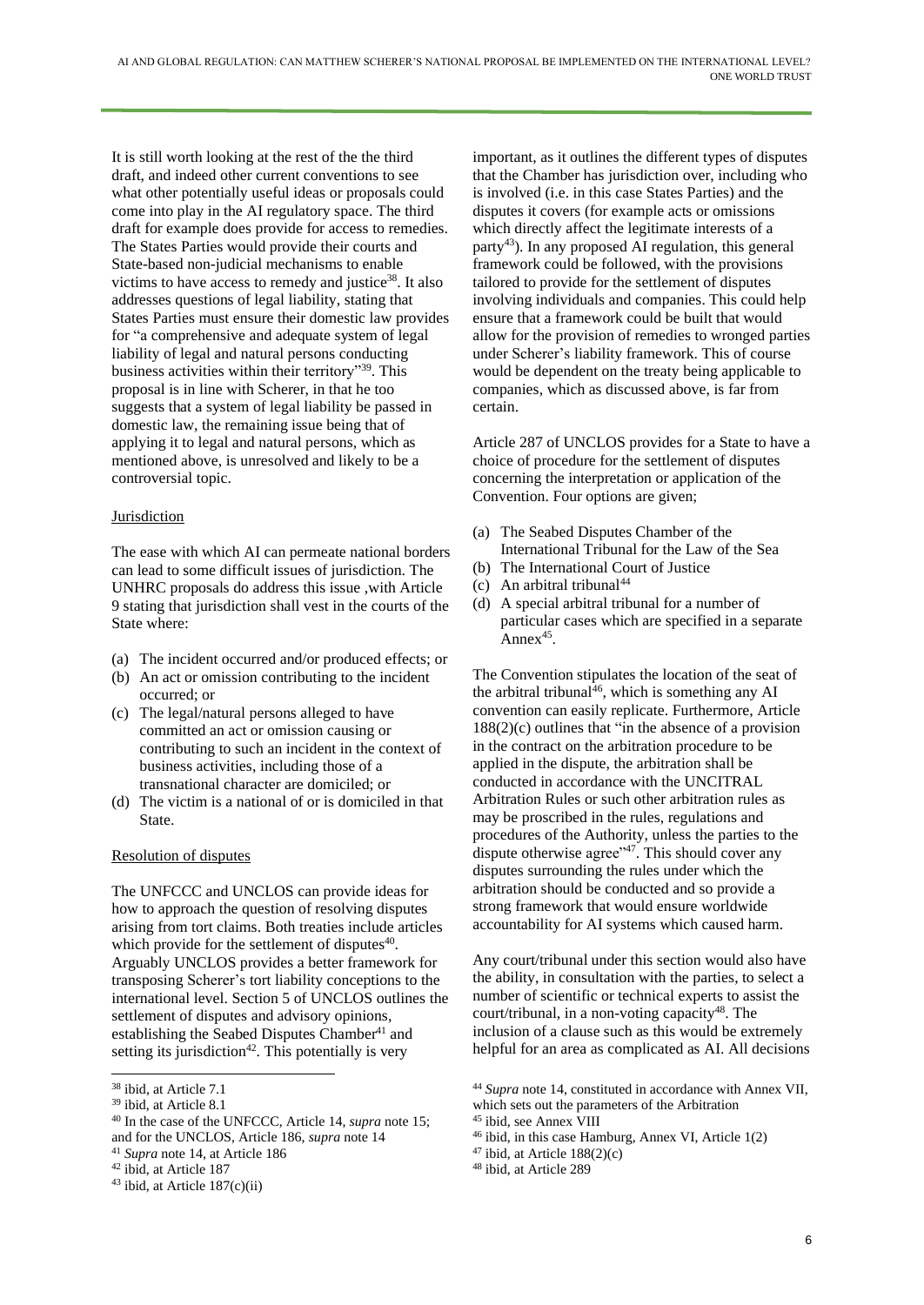by a court/tribunal under this section would be final and the parties would be bound to comply with the resolution<sup>49</sup>.

A broad structure such as this, which could be refined to specifically address the key challenges and areas that AI regulation could present, would seem to provide a strong basis for translating Scherer's ideas on judicial adjudication of tort claims to the international level. In his proposal, a key aspect of the courts involvement is their fact-finding nature and their ability to look at the chain of events and apportion blame. The Annex in the UNCLOS which outlines the details on arbitration, states that the parties to the dispute shall facilitate the tribunal's work, providing it with all relevant documents, facilities and information<sup>50</sup> and enabling it to call all necessary witnesses or experts and receive their evidence<sup>51</sup>. This would allow the arbitral panel to adequately fulfill the role envisaged for the courts. When one considers that the tribunal can also make a binding resolution apportioning both blame and damages, then it would seem to be able to act as an adequate substitute for the judiciary.

An added benefit of this approach is the fact that disputes can be sent to the International Court of Justice ['ICJ']. The potential for AI to be involved in criminal activity is high, and already debates around the use of Lethal Autonomous Robots ('LARs') are prevalent in the public sphere. Having the option of recourse to the ICJ would help to address the myriad of potential usages and mis-uses of AI that could occur.

## **4. CONCLUSION**

One of the difficulties in offering a regulatory solution to the problems AI poses is that we have never had to regulate anything akin to AI before. It may be that a novel technology requires a novel approach to regulation. What this might look like would no doubt be subject to much debate. If however, one were to stick with more traditional regulatory measures, there are a lot of aspects of Scherer's proposals which *prima facie* appear well suited to transposition to the international level. The UN model seems the most appropriate one to follow, with a treaty signed by State Parties ensuring that the regulations would be brought into domestic law. It could also bring into existence and set the parameters of a specialised agency, with seemingly no reason why the agency could not take on the form envisaged by Scherer. The major problems with translating Scherer's ideas to the

international level are found in the third strand of his proposal, namely the adjudication of tort claims and the provision of individual remedies. The major difficulty here is that international law generally applies only between States, or between a State and their citizens, not between companies and individuals. Whilst the UNHRC proposals for introducing a legally binding instrument to regulate the activities of companies may prove to be a game-changer in this respect, they are still merely proposals, and ones which many people consider to be unworkable. For now, taking things as they stand, it must be said that Scherer's proposals are ultimately unworkable at the international level, due to the nature of the application of international treaties. If this however were to change in the future, it would seem that his ideas are well placed to offer a solution to the problem of how to regulate AI on a worldwide basis.

<sup>51</sup> ibid, at Annex VII, Article 6(b)

<sup>49</sup> ibid, at Article 296

<sup>50</sup> ibid, at Annex VII, Article 6(a)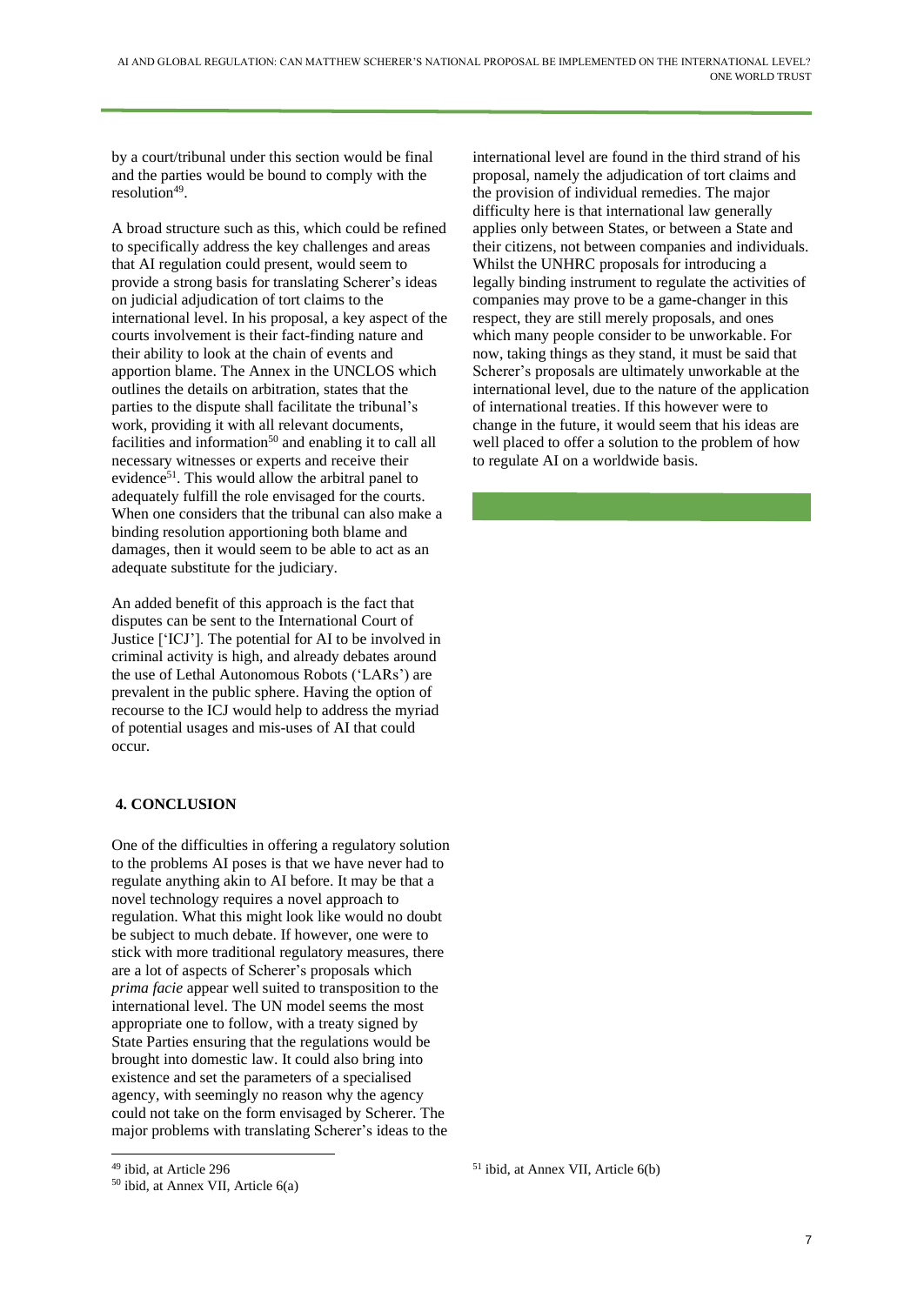## **BIBLIOGRAPHY**

#### Treaties

United Nations Convention on the Law of the Sea, Dec. 10, 1982, 1833 U.N.T.S. 397.

United Nations Framework Convention on Climate Change, May 9, 1992, S. Treaty Doc No. 102-38, 1771 U.N.T.S. 107.

#### Articles

Agrawal, Ajay, Gans, Joshua & Godfarb, *Economic Policy for Artificial Intelligence*, NBER Working Paper No. 24690. Cambridge, MA: National Bureau of Economic Research (2018), available at [https://www.journals.uchicago.edu/doi/full/10.1086/6](https://www.journals.uchicago.edu/doi/full/10.1086/699935) [99935](https://www.journals.uchicago.edu/doi/full/10.1086/699935)

De Brabandere, Dr. Eric, *The Impact of 'Supranationalism' on State Sovereignty from the Perspective of the Legitimacy of International Organisations*, Statehood and Self-Determination: Reconciling Tradition and modernity in International law, Duncan French, ed., Cambridge: Cambridge University Press (2013)

Greenwood, Professor Christopher, *Sources of International Law: an introduction* (2008) available at https://legal.un.org/avl/pdf/ls/greenwood\_outline.pdf

Nemitz, Paul, *Fundamentals of International Law: AI and Digita*l, Remaking the World – Toward and Age of Enlightenment*,* Boston Global Forum

McGinnis, John O., *Accelerating AI*, 104 NW. U. L. REV. 1253, 1262 (2010)

Scherer, Matthew, *Regulating Artificial Intelligence Systems: Risks, Challenges, Competencies, and Strategies*, Harvard Journal of Law & Technology Volume 29, Number 2, Spring 2016

Vladeck, David C.,*Machines Without Principals: Liability Rules and Artificial Intelligence*, 89 WASH. L. REV. 117, 121 (2014)

Whitfield, Robert et al, *Effective, Timely and Global – The Urgent Need for Good Global Governance of AI* (2020)*,* available at [https://www.wfm](https://www.wfm-igp.org/publication/effective-timely-and-global-the-urgent-need-for-good-global-governance-of-ai/)[igp.org/publication/effective-timely-and-global-the](https://www.wfm-igp.org/publication/effective-timely-and-global-the-urgent-need-for-good-global-governance-of-ai/)[urgent-need-for-good-global-governance-of-ai/](https://www.wfm-igp.org/publication/effective-timely-and-global-the-urgent-need-for-good-global-governance-of-ai/)

#### **Other**

British Institute of International and Comparative Law, *Introduction to English Tort Law*, available at [https://www.biicl.org/files/763\\_introduction\\_to\\_engli](https://www.biicl.org/files/763_introduction_to_english_tort_law.pdf) [sh\\_tort\\_law.pdf](https://www.biicl.org/files/763_introduction_to_english_tort_law.pdf)

Georgetown Law Library, United Nations Research Guide, available at, [https://guides.ll.georgetown.edu/c.php?g=365747&p=](https://guides.ll.georgetown.edu/c.php?g=365747&p=7141851)

[7141851](https://guides.ll.georgetown.edu/c.php?g=365747&p=7141851) Hogan Lovells, *A binding treaty on business and human rights? Still a way to* go, available at,

https://www.hlregulation.com/2017/11/02/a-bindingtreaty-on-business-and-human-rights-still-a-way-togo/

Human Rights Council, Elaboration of an international legally binding instrument on transnational corporations and other business enterprises with respect to human rights (2014) U.N. Doc. A/HRC/26/L.22/Rev.1

International Civil Aviation Organisation Website, 'About ICAO', available at <https://www.icao.int/about-icao/Pages/default.aspx>

International Civil Aviation Organisation Website, 'SARPs - Standards and Recommended Practices', available at

[https://www.icao.int/safety/safetymanagement/pages/s](https://www.icao.int/safety/safetymanagement/pages/sarps.aspx) [arps.aspx](https://www.icao.int/safety/safetymanagement/pages/sarps.aspx)

Office of the United Nations High Commissioner for Human Rights (UNHCHR), Legally binding instrument to regulate, in international human rights law, the activities of transnational corporations and other business enterprises (2021), available at [https://www.ohchr.org/Documents/HRBodies/HRCou](https://www.ohchr.org/Documents/HRBodies/HRCouncil/WGTransCorp/Session6/LBI3rdDRAFT.pdf) [ncil/WGTransCorp/Session6/LBI3rdDRAFT.pdf](https://www.ohchr.org/Documents/HRBodies/HRCouncil/WGTransCorp/Session6/LBI3rdDRAFT.pdf)

Proposal for a Regulation of the European Parliament and of The Council Laying Down Harmonised Rules on Artificial Intelligence (Artificial Intelligence Act) and Amending Certain Union Legislative Acts, COM/2021/206 final; [https://eur-lex.europa.eu/legal](https://eur-lex.europa.eu/legal-content/EN/TXT/?uri=CELEX%253A52021PC0206)[content/EN/TXT/?uri=CELEX%3A52021PC0206](https://eur-lex.europa.eu/legal-content/EN/TXT/?uri=CELEX%253A52021PC0206)

United Nations, Department of Economic and Social Affairs, Handbook for Parliamentarians on the Convention not the Rights of Persons with Disabilities, Chapter five: National legislation and the Convention - Incorporating the Convention into domestic law, available at [https://www.un.org/development/desa/disabilities/reso](https://www.un.org/development/desa/disabilities/resources/handbook-for-parliamentarians-on-the-convention-on-the-rights-of-persons-with-disabilities/chapter-five-national-legislation-and-the-convention.html) [urces/handbook-for-parliamentarians-on-the](https://www.un.org/development/desa/disabilities/resources/handbook-for-parliamentarians-on-the-convention-on-the-rights-of-persons-with-disabilities/chapter-five-national-legislation-and-the-convention.html)[convention-on-the-rights-of-persons-with](https://www.un.org/development/desa/disabilities/resources/handbook-for-parliamentarians-on-the-convention-on-the-rights-of-persons-with-disabilities/chapter-five-national-legislation-and-the-convention.html)[disabilities/chapter-five-national-legislation-and-the](https://www.un.org/development/desa/disabilities/resources/handbook-for-parliamentarians-on-the-convention-on-the-rights-of-persons-with-disabilities/chapter-five-national-legislation-and-the-convention.html)[convention.html](https://www.un.org/development/desa/disabilities/resources/handbook-for-parliamentarians-on-the-convention-on-the-rights-of-persons-with-disabilities/chapter-five-national-legislation-and-the-convention.html)